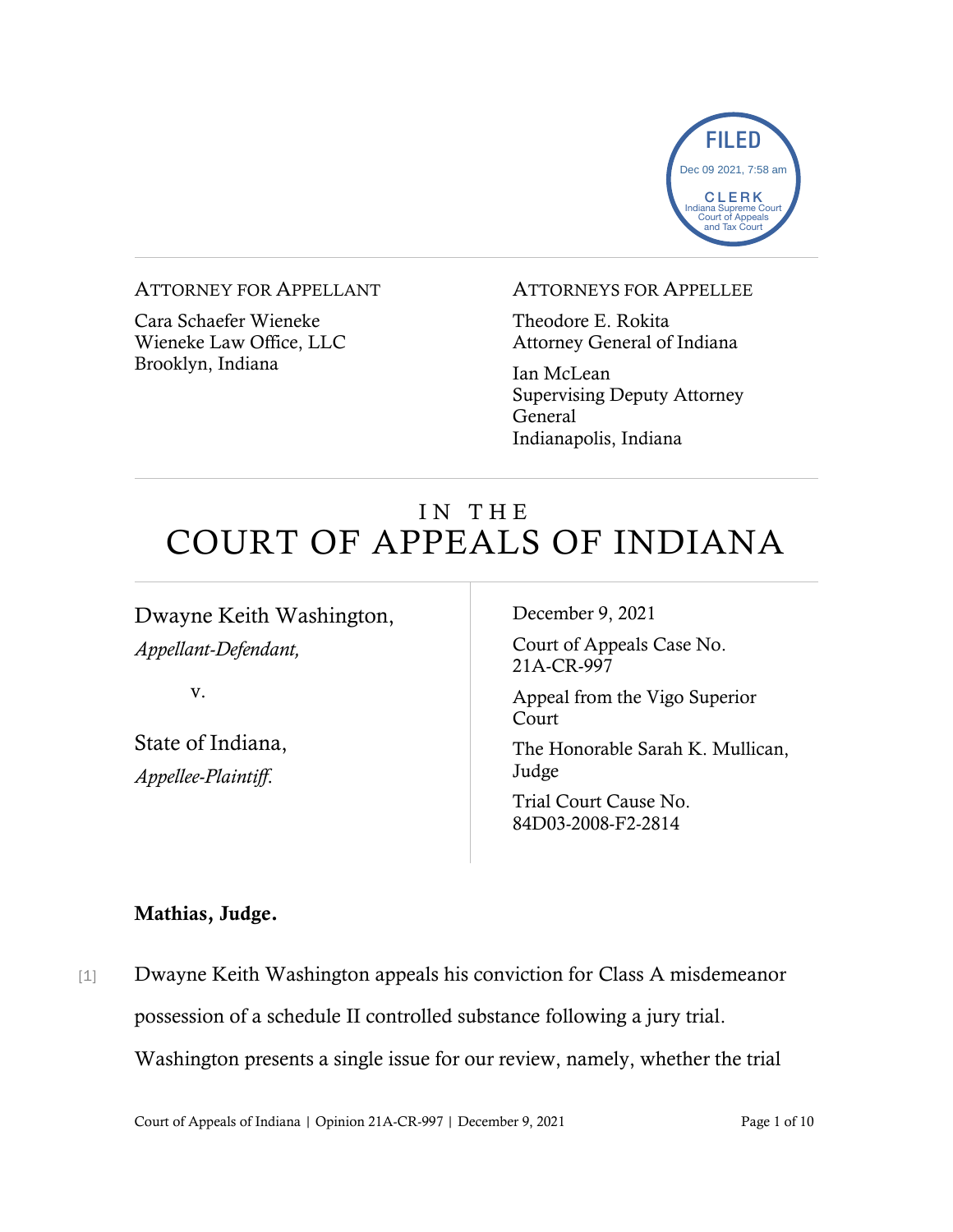court abused its discretion when it admitted evidence identifying pills he had possessed as hydrocodone.

[2] We reverse.

## Facts and Procedural History

- [3] On August 21, 2020, Terre Haute police officers were dispatched to an apartment to investigate a disturbance. When they arrived, they saw a man leaving the apartment, and they asked him to stop and talk to them. The man, later identified as Washington, looked like he might flee, so the officers approached him and conducted a pat down search of his person. The officers found a handgun in Washington's pocket and two baggies containing marijuana. The officers arrested Washington and transported him to the Vigo County Jail. There, when Officer Zachary Boone was about to conduct a strip search of Washington, Washington gave Officer Boone some pills and a substance that was later identified as methamphetamine. Officer Brian Hall later identified the pills as hydrocodone.
- [4] The State charged Washington with Level 2 felony dealing in methamphetamine; Level 3 felony possession of methamphetamine; Level 4 felony dealing in a schedule II controlled substance; Class A misdemeanor possession of a schedule II controlled substance; Class A misdemeanor carrying a handgun without a license; Class A misdemeanor dealing in marijuana; and Class B misdemeanor possession of marijuana. At trial, the State presented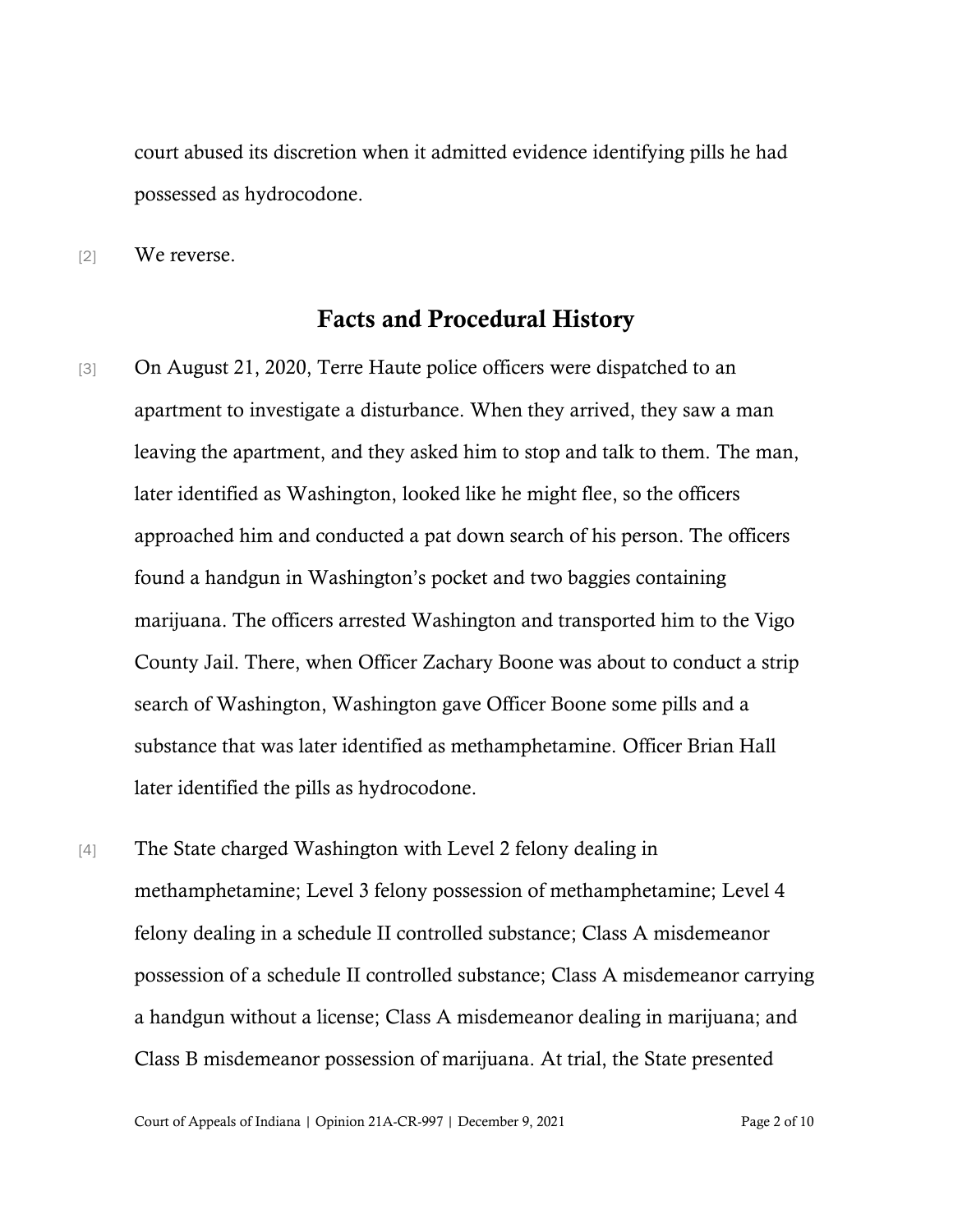Officer Hall's testimony that the pills recovered from Washington at the jail were hydrocodone. The State did not conduct chemical tests on the pills to identify them. Rather, Officer Hall explained that he had matched the physical characteristics of the pills to hydrocodone as described on a website called Drugs.com. The trial court admitted that testimony over Washington's hearsay objection. The trial court also admitted State's Exhibit 14, which is a printout from that website showing identifying information for hydrocodone.

[5] At the conclusion of the trial, the jury found Washington guilty of Level 2 felony dealing in methamphetamine, Level 3 felony possession of methamphetamine, Class A misdemeanor possession of a schedule II controlled substance, and Class B misdemeanor possession of marijuana. The trial court entered judgment of conviction on all but the Level 3 felony possession of methamphetamine verdict. And the court sentenced Washington to an aggregate term of sixteen years with six years suspended to probation. This appeal ensued.

### Discussion and Decision

Court of Appeals of Indiana | Opinion 21A-CR-997 | December 9, 2021 Page 3 of 10 [6] Washington contends that the trial court abused its discretion when it admitted evidence that Washington possessed hydrocodone based on information obtained from Drugs.com. Generally, a trial court's ruling on the admission of evidence is accorded a great deal of deference on appeal. *[Hall v. State](https://www.westlaw.com/Document/Ic02bc266219311e590d4edf60ce7d742/View/FullText.html?transitionType=Default&contextData=(sc.Default)&VR=3.0&RS=da3.0&fragmentIdentifier=co_pp_sp_7902_466)*[, 36](https://www.westlaw.com/Document/Ic02bc266219311e590d4edf60ce7d742/View/FullText.html?transitionType=Default&contextData=(sc.Default)&VR=3.0&RS=da3.0&fragmentIdentifier=co_pp_sp_7902_466)  [N.E.3d 459, 466 \(Ind. 2015\).](https://www.westlaw.com/Document/Ic02bc266219311e590d4edf60ce7d742/View/FullText.html?transitionType=Default&contextData=(sc.Default)&VR=3.0&RS=da3.0&fragmentIdentifier=co_pp_sp_7902_466) Because the trial court is best able to weigh the evidence and assess witness credibility, we review its rulings on admissibility for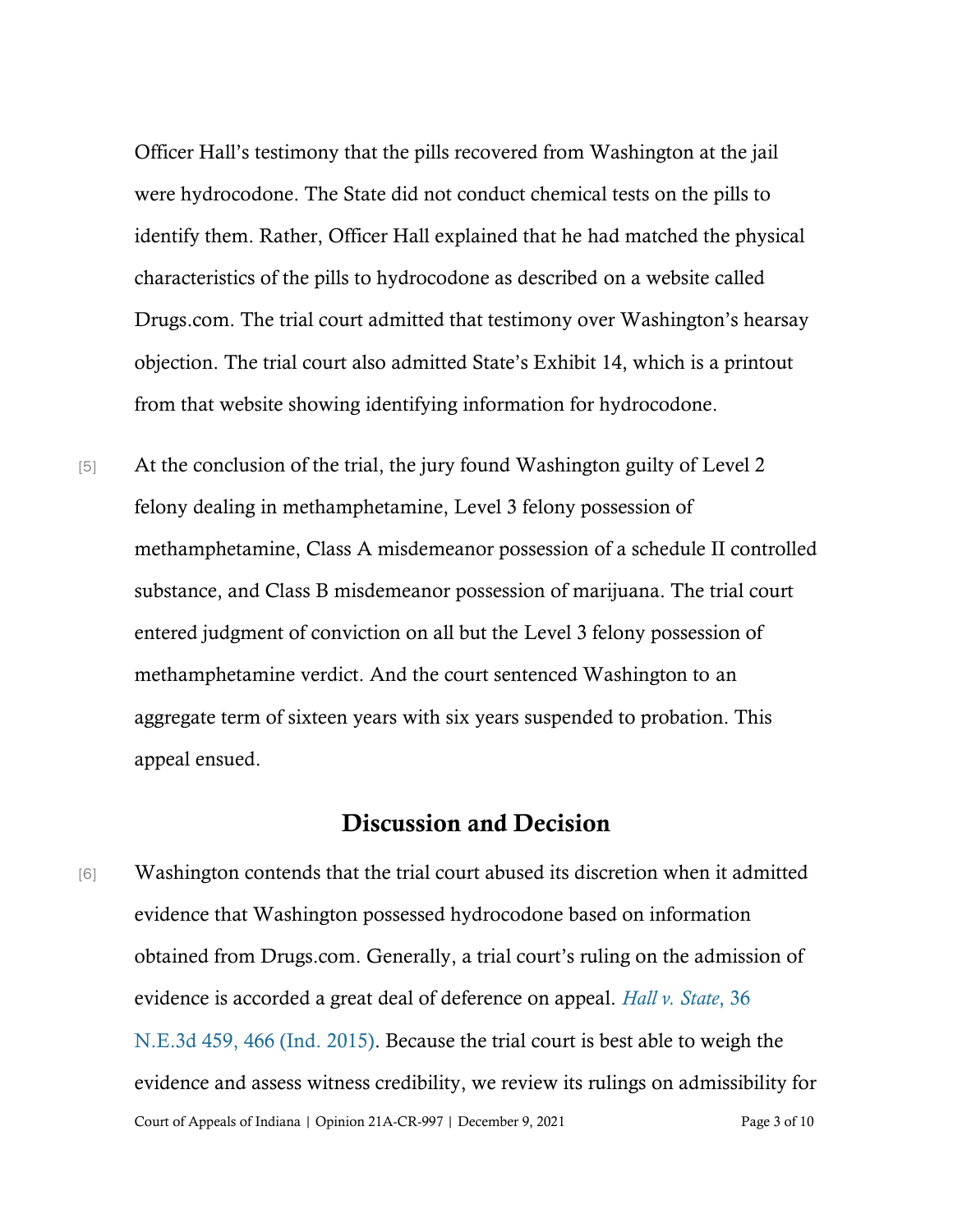abuse of discretion and only reverse if a ruling is clearly against the logic and effect of the facts and circumstances and the error affects a party's substantial rights. *[Id.](https://www.westlaw.com/Document/Ic02bc266219311e590d4edf60ce7d742/View/FullText.html?transitionType=Default&contextData=(sc.Default)&VR=3.0&RS=da3.0)*

- [7] Washington asserts that Officer Hall's testimony identifying the pills he possessed as hydrocodone was hearsay and did not fall under any hearsay exception. "Hearsay is an out-of-court statement used to prove the truth of the matter asserted." *[Hurt v. State](https://www.westlaw.com/Document/I3ee13460e3df11eaa378d6f7344849a6/View/FullText.html?transitionType=Default&contextData=(sc.Default)&VR=3.0&RS=da3.0&fragmentIdentifier=co_pp_sp_7902_813)*[, 151 N.E.3d 809, 813 \(Ind. Ct. App. 2020\)](https://www.westlaw.com/Document/I3ee13460e3df11eaa378d6f7344849a6/View/FullText.html?transitionType=Default&contextData=(sc.Default)&VR=3.0&RS=da3.0&fragmentIdentifier=co_pp_sp_7902_813) (citing [Ind. Evid. R. 801\(c\)](https://www.westlaw.com/Document/N91ACF550B6EC11DB8050D108B1AFD816/View/FullText.html?transitionType=Default&contextData=(sc.Default)&VR=3.0&RS=da3.0)). "Hearsay is inadmissible unless it falls under a hearsay exception." *[Id.](https://www.westlaw.com/Document/I3ee13460e3df11eaa378d6f7344849a6/View/FullText.html?transitionType=Default&contextData=(sc.Default)&VR=3.0&RS=cblt1.0)* (citing *Teague v. State*[, 978 N.E.2d 1183, 1187 \(Ind. Ct. App.](https://www.westlaw.com/Document/Ic5b6e6a43f8311e280719c3f0e80bdd0/View/FullText.html?transitionType=Default&contextData=(sc.Default)&VR=3.0&RS=da3.0&fragmentIdentifier=co_pp_sp_578_1187)  [2012\);](https://www.westlaw.com/Document/Ic5b6e6a43f8311e280719c3f0e80bdd0/View/FullText.html?transitionType=Default&contextData=(sc.Default)&VR=3.0&RS=da3.0&fragmentIdentifier=co_pp_sp_578_1187) [Ind. Evid. R. 802\)](https://www.westlaw.com/Document/N92C80240B6EC11DB8050D108B1AFD816/View/FullText.html?transitionType=Default&contextData=(sc.Default)&VR=3.0&RS=da3.0).
- [8] At trial, the State argued that, while Officer Hall's identification of the pills using Drugs.com was hearsay, it was admissible under Indiana [Evidence Rule](https://www.westlaw.com/Document/N937A3B40B6EC11DB8050D108B1AFD816/View/FullText.html?transitionType=Default&contextData=(sc.Default)&VR=3.0&RS=da3.0)  [803\(17\),](https://www.westlaw.com/Document/N937A3B40B6EC11DB8050D108B1AFD816/View/FullText.html?transitionType=Default&contextData=(sc.Default)&VR=3.0&RS=da3.0) the "market reports exception." *See Reemer v. State*[, 835 N.E.2d 1005,](https://www.westlaw.com/Document/I11592a36457411da8cc9b4c14e983401/View/FullText.html?transitionType=Default&contextData=(sc.Default)&VR=3.0&RS=da3.0&fragmentIdentifier=co_pp_sp_578_1008)  [1008 \(Ind. 2005\).](https://www.westlaw.com/Document/I11592a36457411da8cc9b4c14e983401/View/FullText.html?transitionType=Default&contextData=(sc.Default)&VR=3.0&RS=da3.0&fragmentIdentifier=co_pp_sp_578_1008) That exception permits admission into evidence of "market quotations, lists, directories, or other compilations that are generally relied on by the public or by persons in particular occupations." [Evid. R. 803\(17\).](https://www.westlaw.com/Document/N937A3B40B6EC11DB8050D108B1AFD816/View/FullText.html?transitionType=Default&contextData=(sc.Default)&VR=3.0&RS=cblt1.0) The trial court concluded that Officer Hall's testimony was admissible under the market reports exception.
- [9] On appeal, Washington presents an issue of first impression for our courts, namely, whether information obtained from Drugs.com to identify hydrocodone pills is admissible under the market reports exception to hearsay.

Court of Appeals of Indiana | Opinion 21A-CR-997 | December 9, 2021 Page 4 of 10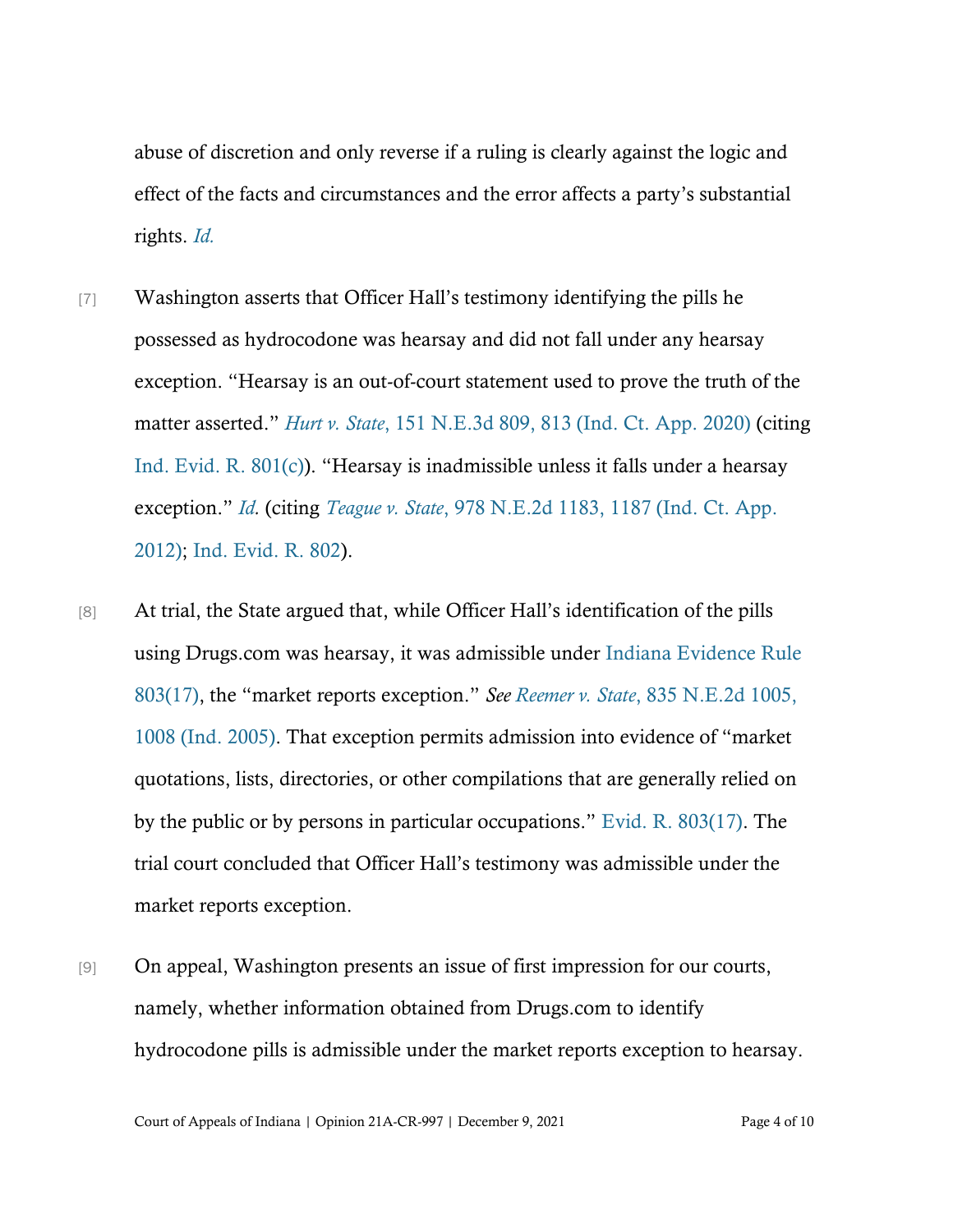While no Indiana court has yet addressed this specific issue, in *[Reemer](https://www.westlaw.com/Document/I11592a36457411da8cc9b4c14e983401/View/FullText.html?transitionType=Default&contextData=(sc.Default)&VR=3.0&RS=da3.0)*, our Supreme Court considered the market reports hearsay exception in the context of the admissibility of "the labels of commercially marketed drugs[.]" [835](https://www.westlaw.com/Document/I11592a36457411da8cc9b4c14e983401/View/FullText.html?transitionType=Default&contextData=(sc.Default)&VR=3.0&RS=da3.0&fragmentIdentifier=co_pp_sp_578_1008)  [N.E.2d at 1008.](https://www.westlaw.com/Document/I11592a36457411da8cc9b4c14e983401/View/FullText.html?transitionType=Default&contextData=(sc.Default)&VR=3.0&RS=da3.0&fragmentIdentifier=co_pp_sp_578_1008) The Court in *[Reemer](https://www.westlaw.com/Document/I11592a36457411da8cc9b4c14e983401/View/FullText.html?transitionType=Default&contextData=(sc.Default)&VR=3.0&RS=da3.0)* focused solely on the reliability of the labels and did not consider whether their use, as opposed to forensic testing of the drugs, was necessary. The Court stated that

the "market reports" description of admissible items as "market quotations, tabulations, lists, directories, or other published compilations" suggests that the exception exists only for "compilations." It has however been held to support admission of other published materials where they are generally relied upon either by the public or by people in a particular occupation.

*[Id.](https://www.westlaw.com/Document/I11592a36457411da8cc9b4c14e983401/View/FullText.html?transitionType=Default&contextData=(sc.Default)&VR=3.0&RS=da3.0)* The Court concluded that the "labeling of the tablets found in Reemer's possession was subject to federal and state law" and "physicians, patients and the general public routinely rely on regulated manufacturing practices and mandatory labeling to assure that pharmaceuticals are as they are represented to be." *Id.* [at 1008](https://www.westlaw.com/Document/I11592a36457411da8cc9b4c14e983401/View/FullText.html?transitionType=Default&contextData=(sc.Default)&VR=3.0&RS=da3.0&fragmentIdentifier=co_pp_sp_578_1008)–[09](https://www.westlaw.com/Document/I11592a36457411da8cc9b4c14e983401/View/FullText.html?transitionType=Default&contextData=(sc.Default)&VR=3.0&RS=da3.0&fragmentIdentifier=co_pp_sp_578_1008). Thus, the Court held that "labels of commercially marketed drugs are properly admitted into evidence under the exception provided by [Evidence Rule 803\(17\)](https://www.westlaw.com/Document/N937A3B40B6EC11DB8050D108B1AFD816/View/FullText.html?transitionType=Default&contextData=(sc.Default)&VR=3.0&RS=cblt1.0) to prove the composition of the drug." *[Id.](https://www.westlaw.com/Document/I11592a36457411da8cc9b4c14e983401/View/FullText.html?transitionType=Default&contextData=(sc.Default)&VR=3.0&RS=da3.0&fragmentIdentifier=co_pp_sp_578_1009)* [at 1009.](https://www.westlaw.com/Document/I11592a36457411da8cc9b4c14e983401/View/FullText.html?transitionType=Default&contextData=(sc.Default)&VR=3.0&RS=da3.0&fragmentIdentifier=co_pp_sp_578_1009)

[10] The State acknowledges that the use of a website to identify loose pills is not analogous to the reliance on the regulated label of a commercially marketed drug. Still, the State maintains that "the fact that government regulations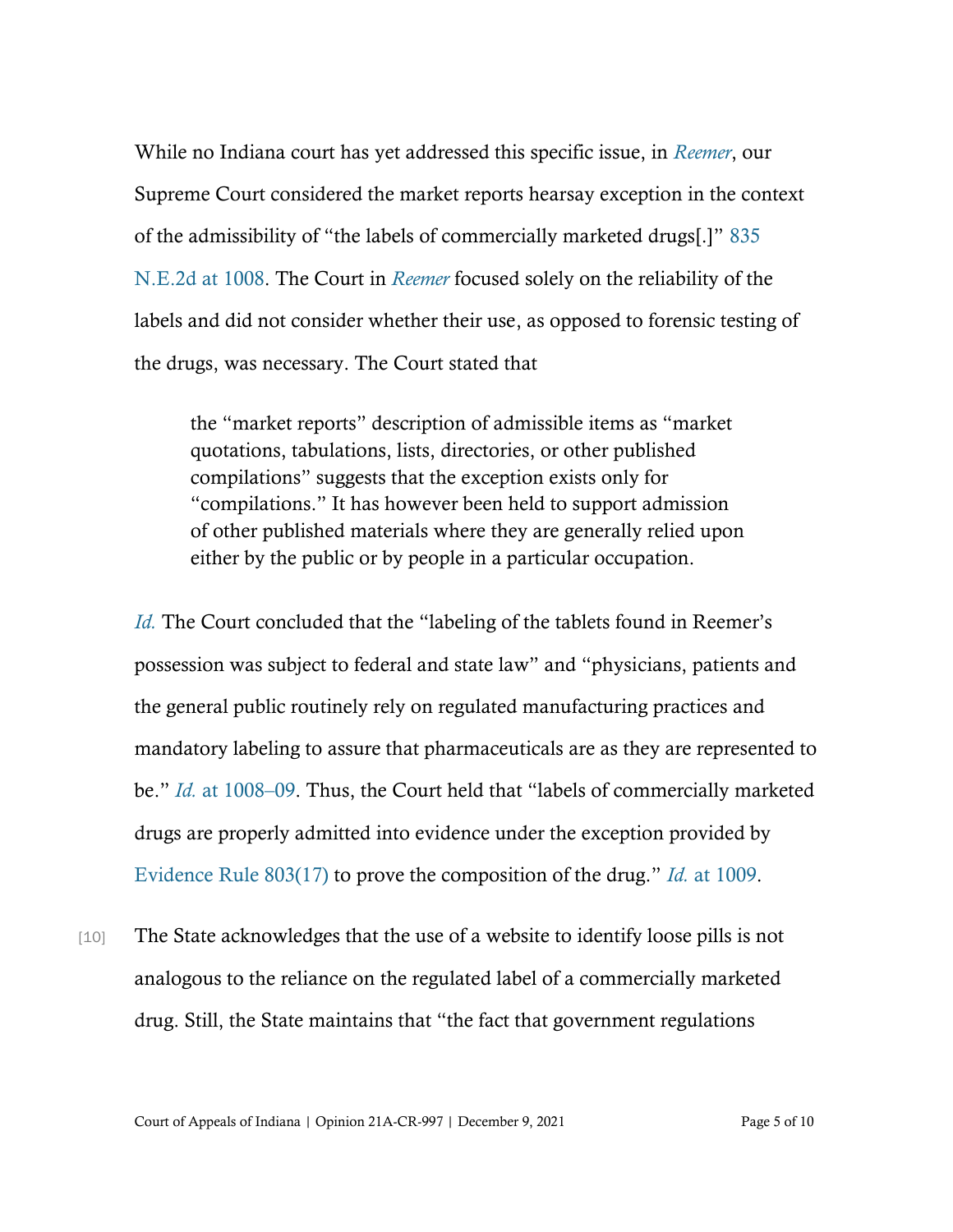require accuracy in a statement is not a litmus test for admissibility under [Rule](https://www.westlaw.com/Document/N937A3B40B6EC11DB8050D108B1AFD816/View/FullText.html?transitionType=Default&contextData=(sc.Default)&VR=3.0&RS=da3.0)  [803\(17\)](https://www.westlaw.com/Document/N937A3B40B6EC11DB8050D108B1AFD816/View/FullText.html?transitionType=Default&contextData=(sc.Default)&VR=3.0&RS=da3.0)." Appellee's Br. at 10. And the State asserts that,

[w]hile a parallel with *[Reemer](https://www.westlaw.com/Document/I11592a36457411da8cc9b4c14e983401/View/FullText.html?transitionType=Default&contextData=(sc.Default)&VR=3.0&RS=cblt1.0)* is not exact, because no government regulation appears to govern Drugs.com, the similarity with *[Reemer](https://www.westlaw.com/Document/I11592a36457411da8cc9b4c14e983401/View/FullText.html?transitionType=Default&contextData=(sc.Default)&VR=3.0&RS=cblt1.0)'s* package labels (which were also produced by a non-governmental source) is telling: The information reported by Drugs.com for the imprinted pills exactly matches the information required for pill imprints by federal law and also supports, albeit indirectly, the trial court's decision to admit Hall's testimony and Exhibit 14. [R. Evid.](https://www.westlaw.com/Document/N937A3B40B6EC11DB8050D108B1AFD816/View/FullText.html?transitionType=Default&contextData=(sc.Default)&VR=3.0&RS=cblt1.0)  [803\(17\).](https://www.westlaw.com/Document/N937A3B40B6EC11DB8050D108B1AFD816/View/FullText.html?transitionType=Default&contextData=(sc.Default)&VR=3.0&RS=cblt1.0)

*Id.* at 14. Thus, the State contends that the trial court did not abuse its discretion when it admitted the identification of the hydrocodone using Drugs.com. We are not persuaded.

- [11] In support of his contention on appeal, Washington cites cases from two other jurisdictions that have addressed this issue and held that such evidence is not admissible under this, or any other, hearsay exception. Washington relies, in part, on the Colorado Court of Appeals' opinion in *People v. Hard*[, 342 P.3d 572](https://www.westlaw.com/Document/I2cd2efc04fd411e4873e9d5b430b5bc9/View/FullText.html?transitionType=Default&contextData=(sc.Default)&VR=3.0&RS=da3.0)  [\(Colo. App. 2014\),](https://www.westlaw.com/Document/I2cd2efc04fd411e4873e9d5b430b5bc9/View/FullText.html?transitionType=Default&contextData=(sc.Default)&VR=3.0&RS=da3.0) and we find the court's analysis in *[Hard](https://www.westlaw.com/Document/I2cd2efc04fd411e4873e9d5b430b5bc9/View/FullText.html?transitionType=Default&contextData=(sc.Default)&VR=3.0&RS=da3.0)* instructive here.
- [12] In *[Hard](https://www.westlaw.com/Document/I2cd2efc04fd411e4873e9d5b430b5bc9/View/FullText.html?transitionType=Default&contextData=(sc.Default)&VR=3.0&RS=da3.0)*, an officer testified at trial that "the numerical markings, shape, and color of the pills" found in the defendant's possession "matched those of oxycodone and alprazolam, respectively, as shown on" Drugs.com. *[Id.](https://www.westlaw.com/Document/I2cd2efc04fd411e4873e9d5b430b5bc9/View/FullText.html?transitionType=Default&contextData=(sc.Default)&VR=3.0&RS=da3.0&fragmentIdentifier=co_pp_sp_4645_576)* [at 576.](https://www.westlaw.com/Document/I2cd2efc04fd411e4873e9d5b430b5bc9/View/FullText.html?transitionType=Default&contextData=(sc.Default)&VR=3.0&RS=da3.0&fragmentIdentifier=co_pp_sp_4645_576) The trial court admitted that testimony under the market reports exception to hearsay. On appeal, the court observed that,

Court of Appeals of Indiana | Opinion 21A-CR-997 | December 9, 2021 Page 6 of 10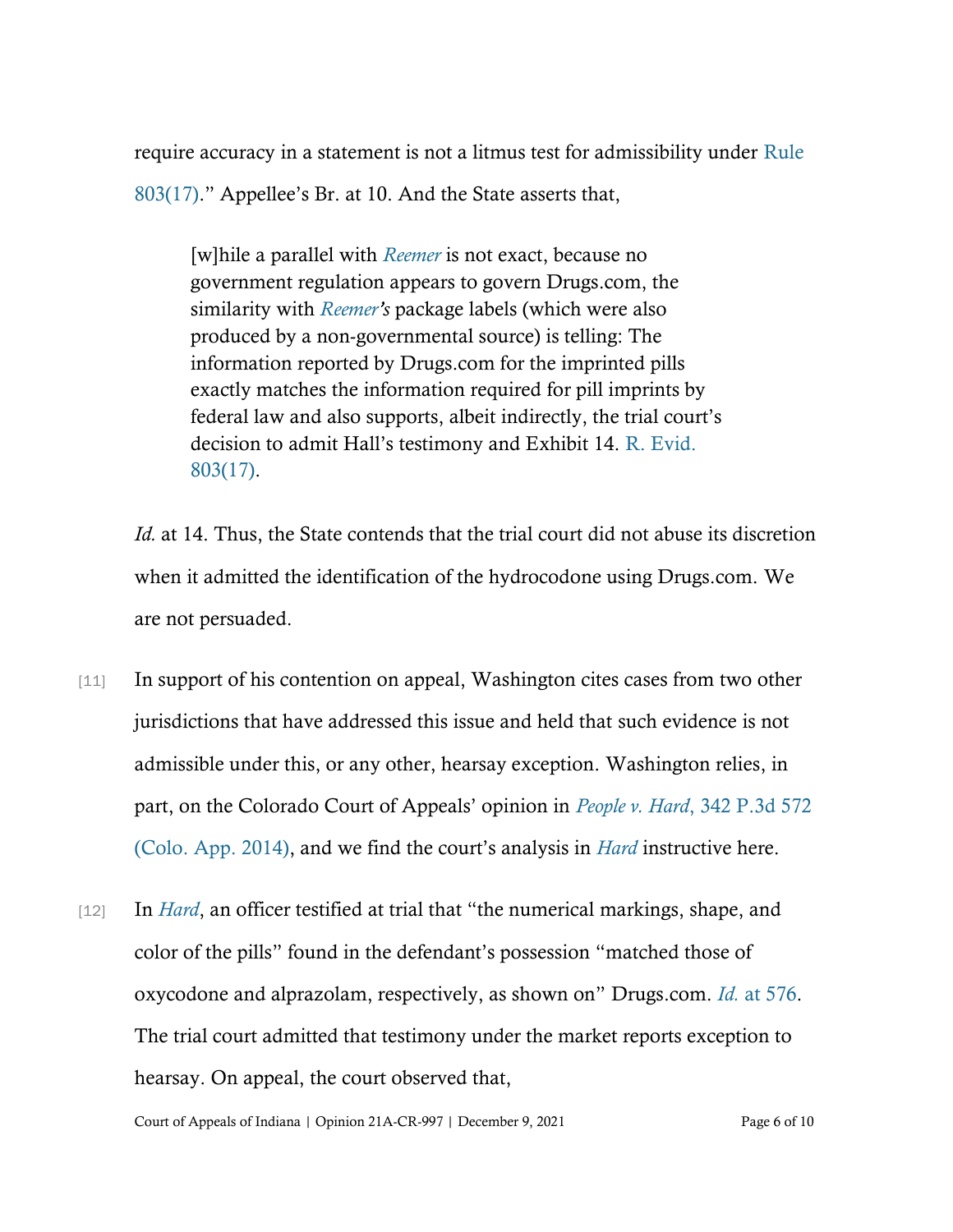[a]t common law, [the market reports] exception was recognized as a narrow exception that was to be applied to a well-defined category of cases. *See* 6 John Henry Wigmore, Evidence in Trials at Common Law § 1702, at 38 (Chadbourn rev. ed. 1976). . . . "As with other hearsay exceptions, the admissibility of market reports and commercial publications under [Rule 803\(17\)](https://www.westlaw.com/Document/N937A3B40B6EC11DB8050D108B1AFD816/View/FullText.html?transitionType=Default&contextData=(sc.Default)&VR=3.0&RS=da3.0) is predicated on the two factors of necessity and reliability." 5 Jack B. Weinstein & Margaret A. Berger, Weinstein's Federal Evidence § 803.19[1], at 803–131 (Joseph M. McLaughlin ed., 2d ed. 2014). Admitting such evidence is considered necessary because it would be difficult or impracticable to locate and summon every person who had contributed to the report or list. *Id.*; Mueller & Kirkpatrick § 8:101, at 882. The evidence is considered reliable because the compilers know that if the material they publish is inaccurate, the public or the trade will cease consulting their publication. Weinstein & Berger § 803.19[1], at 803–131; see also Mueller & Kirkpatrick § 8:101, at 882 ("[T]he material is considered trustworthy because many people rely on it in connection with their very livelihoods. . . . [A] pattern of unreliability invites users to turn elsewhere, which would make those who make or compile and publish such material lose stature and perhaps income.").

*Id.* [at 576](https://www.westlaw.com/Document/I2cd2efc04fd411e4873e9d5b430b5bc9/View/FullText.html?transitionType=Default&contextData=(sc.Default)&VR=3.0&RS=da3.0&fragmentIdentifier=co_pp_sp_4645_576)–[77.](https://www.westlaw.com/Document/I2cd2efc04fd411e4873e9d5b430b5bc9/View/FullText.html?transitionType=Default&contextData=(sc.Default)&VR=3.0&RS=da3.0&fragmentIdentifier=co_pp_sp_4645_576) The court then concluded that the State had not shown either that its reliance on Drugs.com to prove that the defendant had illegally possessed two prescription drugs was necessary or that the website was reliable. The court stated that

[t]he People have not argued that using Drugs.com is a necessary means of identifying drugs. And it seems clear to us that it is not. Visually identifying a drug based on a Drugs.com search is not the only method—or even the most effective or reliable method—available to law enforcement officials. Rather, as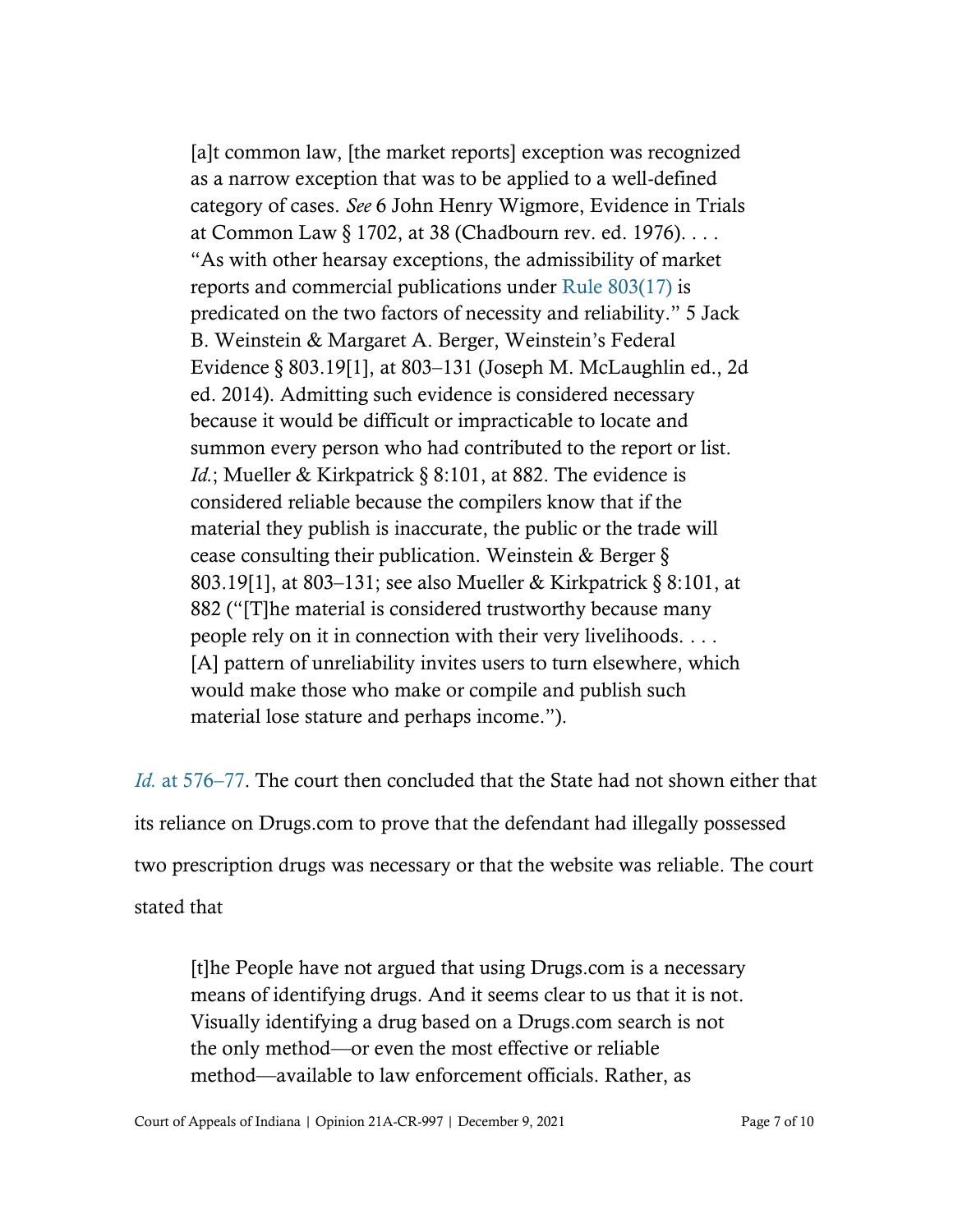Trooper Hancey acknowledged, another available method for identifying the pills in this case would have been to submit them to the Colorado Bureau of Investigation for chemical testing. Thus, use of Drugs.com to identify the drugs was by no means necessary.

*[Id.](https://www.westlaw.com/Document/I2cd2efc04fd411e4873e9d5b430b5bc9/View/FullText.html?transitionType=Default&contextData=(sc.Default)&VR=3.0&RS=da3.0&fragmentIdentifier=co_pp_sp_4645_577)* [at 577.](https://www.westlaw.com/Document/I2cd2efc04fd411e4873e9d5b430b5bc9/View/FullText.html?transitionType=Default&contextData=(sc.Default)&VR=3.0&RS=da3.0&fragmentIdentifier=co_pp_sp_4645_577) And the court stated that the State had not shown "that information" from Drugs.com is sufficiently reliable for the purpose of identifying a controlled substance" because, among other reasons, it provided "no foundation for Trooper Hancey's assessment that Drugs.com is nationally recognized" and provided no support for its contention that Drugs.com is reliable because it "compiles and publishes material from reliable sources[.]" *[Id.](https://www.westlaw.com/Document/I2cd2efc04fd411e4873e9d5b430b5bc9/View/FullText.html?transitionType=Default&contextData=(sc.Default)&VR=3.0&RS=da3.0&fragmentIdentifier=co_pp_sp_4645_578)* [at 578.](https://www.westlaw.com/Document/I2cd2efc04fd411e4873e9d5b430b5bc9/View/FullText.html?transitionType=Default&contextData=(sc.Default)&VR=3.0&RS=da3.0&fragmentIdentifier=co_pp_sp_4645_578)

[13] In the instant case, the State attempts to distinguish *[Hard](https://www.westlaw.com/Document/I2cd2efc04fd411e4873e9d5b430b5bc9/View/FullText.html?transitionType=Default&contextData=(sc.Default)&VR=3.0&RS=cblt1.0)* and argues that the evidence was admissible under the market reports hearsay exception because its reliance on Drugs.com was necessary and the website is reliable. The State asserts that the record shows that "Drugs.com is a necessary resource for lawenforcement officers to determine the identity of medicines they encounter in their duties." Appellee's Brief at 12. In support, the State cites Officer Hall's testimony that he does not have a field test kit for pills. The State also points out that the trial court acknowledged that "police lab[s]" are "overwhelmed" and "can't test marijuana and hydrocodone[.]" Tr. p. 25. And Brandy Cline, a forensic scientist with the Indiana State Police Laboratory, testified that due to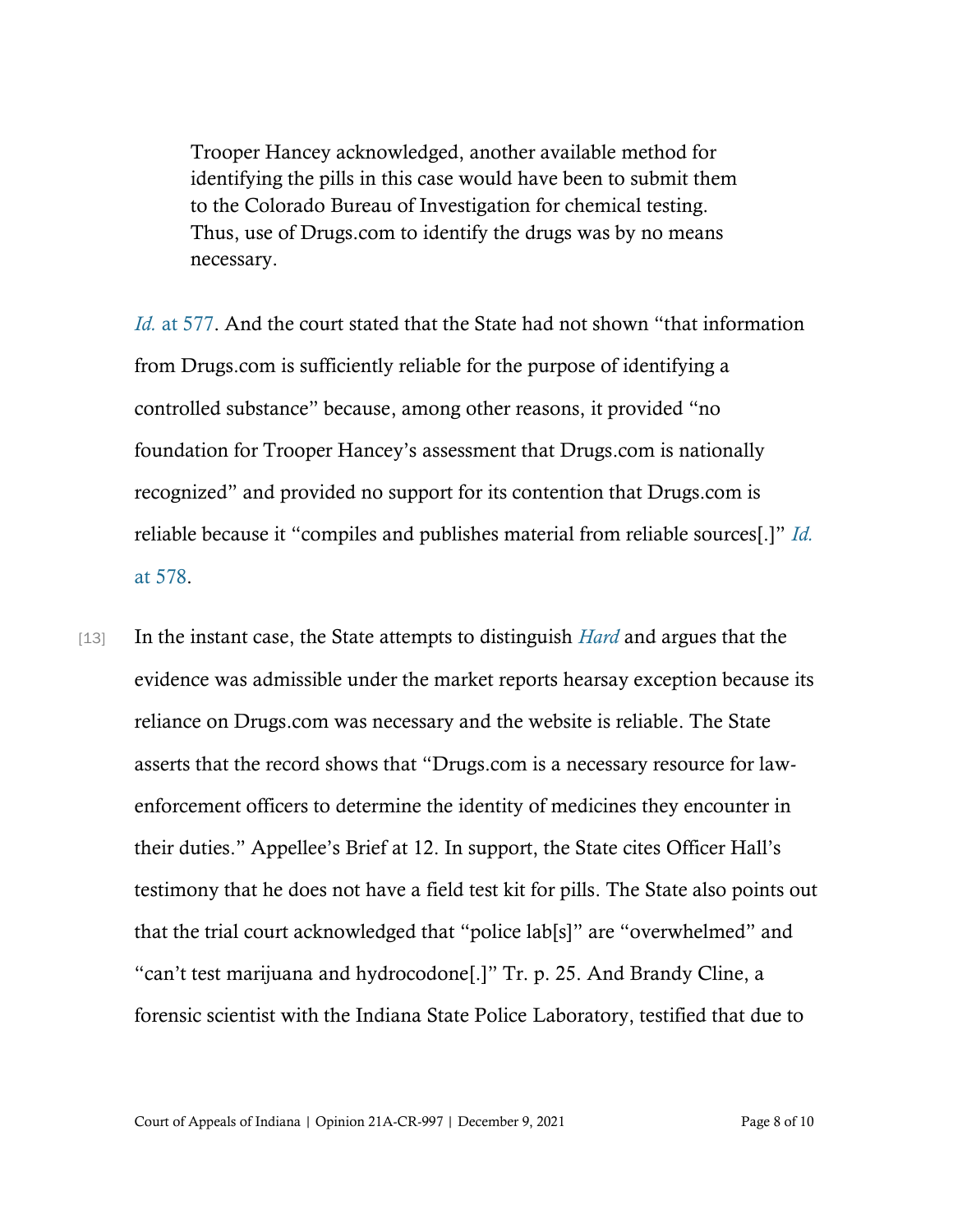a "backlog" it takes longer to analyze some items "such as marijuana." *Id.* at 170.

- [14] In support of its contention that Drugs.com is reliable, the State cites Officer Hall's testimony that the website is "respected enough that it's built into [the police department's] report system" and that it is the only site officers use to identify drugs. *Id.* at 90. Officer Hall testified that he has participated in "hundreds of drug cases." *Id.* at 100. Finally, the State points out that this court has cited Drugs.com in a published opinion, *Robeson v. State*[, 834 N.E.2d 723,](https://www.westlaw.com/Document/I312e2529302211dab072a248d584787d/View/FullText.html?transitionType=Default&contextData=(sc.Default)&VR=3.0&RS=da3.0&fragmentIdentifier=co_pp_sp_578_724+n.2)  724 n.2 [\(Ind. Ct. App. 2005\)](https://www.westlaw.com/Document/I312e2529302211dab072a248d584787d/View/FullText.html?transitionType=Default&contextData=(sc.Default)&VR=3.0&RS=da3.0&fragmentIdentifier=co_pp_sp_578_724+n.2) (citing Drugs.com to explain what Xanax is), *[trans.](https://www.westlaw.com/Document/I312e2529302211dab072a248d584787d/View/FullText.html?transitionType=Default&contextData=(sc.Default)&VR=3.0&RS=cblt1.0)  [denied](https://www.westlaw.com/Document/I312e2529302211dab072a248d584787d/View/FullText.html?transitionType=Default&contextData=(sc.Default)&VR=3.0&RS=cblt1.0)*.
- [15] We are not persuaded that the State's identification of the hydrocodone solely based on Drugs.com was necessary or that the website is reliable. The lack of a field test for pills is obviously not a bar to having them tested by the State Laboratory in preparation of trial. And the State does not explain why the difficulty of obtaining lab tests makes the use of Drugs.com necessary rather than merely convenient. Cline testified that she did not test the pills in this case because she was not asked to do so. As for reliability, just because one police department uses Drugs.com does not prove that the website is "generally relied upon either by the public or by people in a particular occupation[.]" *See [Reemer](https://www.westlaw.com/Document/I11592a36457411da8cc9b4c14e983401/View/FullText.html?transitionType=Default&contextData=(sc.Default)&VR=3.0&RS=da3.0&fragmentIdentifier=co_pp_sp_578_1008)*[,](https://www.westlaw.com/Document/I11592a36457411da8cc9b4c14e983401/View/FullText.html?transitionType=Default&contextData=(sc.Default)&VR=3.0&RS=da3.0&fragmentIdentifier=co_pp_sp_578_1008)  [835 N.E.2d at 1008.](https://www.westlaw.com/Document/I11592a36457411da8cc9b4c14e983401/View/FullText.html?transitionType=Default&contextData=(sc.Default)&VR=3.0&RS=da3.0&fragmentIdentifier=co_pp_sp_578_1008) Notably, the State did not introduce any evidence "that Drugs.com is nationally recognized" or commonly used by law enforcement. *See Hard*[, 342 P.3d](https://www.westlaw.com/Document/I2cd2efc04fd411e4873e9d5b430b5bc9/View/FullText.html?transitionType=Default&contextData=(sc.Default)&VR=3.0&RS=da3.0&fragmentIdentifier=co_pp_sp_4645_578) [at 578.](https://www.westlaw.com/Document/I2cd2efc04fd411e4873e9d5b430b5bc9/View/FullText.html?transitionType=Default&contextData=(sc.Default)&VR=3.0&RS=da3.0&fragmentIdentifier=co_pp_sp_4645_578)

Court of Appeals of Indiana | Opinion 21A-CR-997 | December 9, 2021 Page 9 of 10